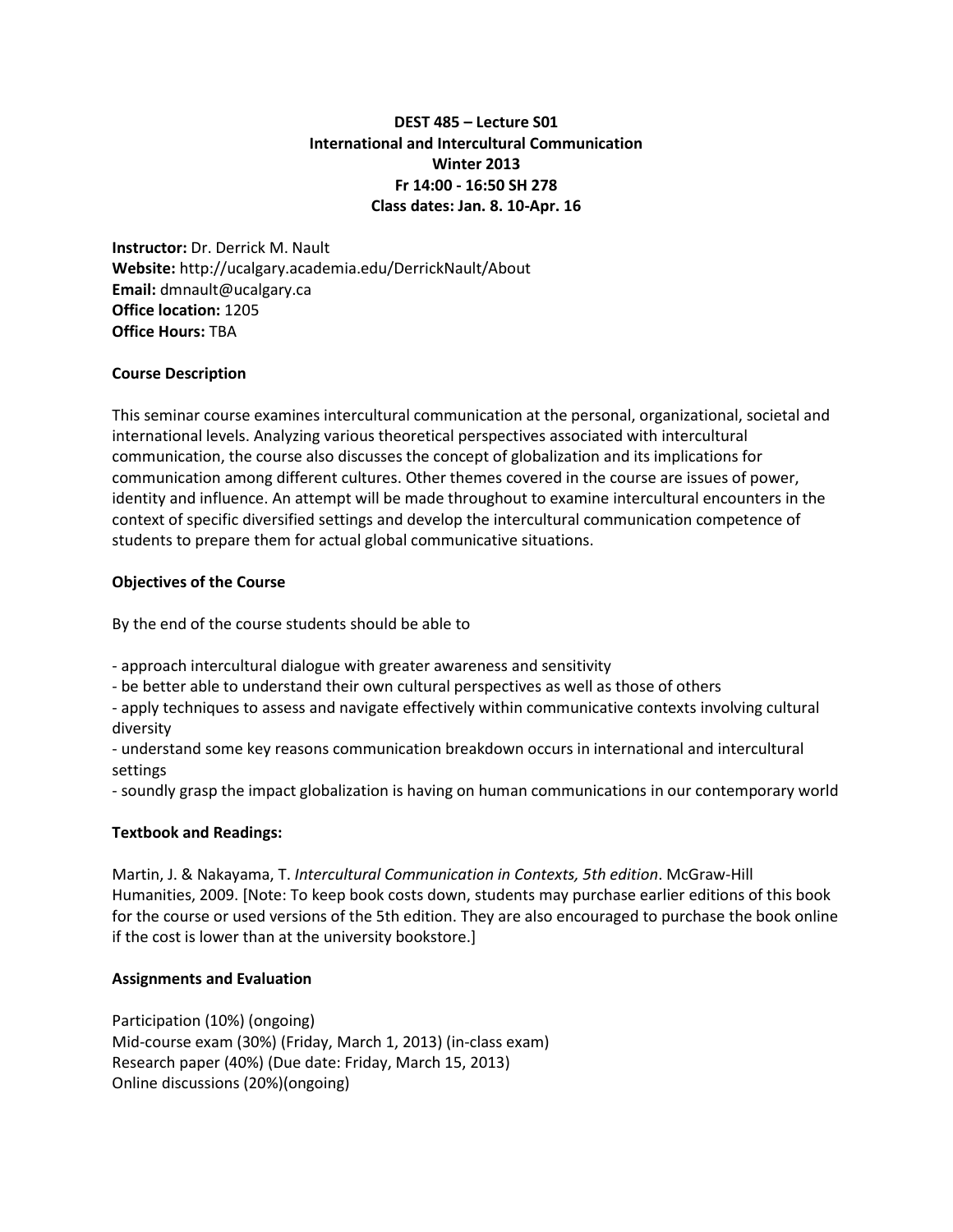**Participation:** Students should attend regularly and participate in class and group discussions to the best of their ability. Although lectures will form the core of the course, time will be made for students to reflect and offer their views on course themes. As students in the course will be from a wide range of cultural backgrounds, participation will be strongly encouraged so as to enable course participants to learn from one another's diverse experiences.

**Research paper:** The length of the paper will be 2,500 to 3,000 words. Students may choose a topic that relates to their group presentation or from a list of alternate topics. The paper should demonstrate the student's ability to think critically, support arguments with evidence, and synthesize sources. High quality papers are those that go beyond mere description by posing thought provoking questions and providing insight. They are also free of grammatical errors, logically structured, cohesive, and concise in style.

Note: Please hand in your research paper directly to the instructor in class. If it is not possible to do so, a daytime drop box is available in SS110; a date stamp is provided for your use. A night drop box is also available for after-hours submission. Assignments will be removed the following morning, stamped with the previous day's date, and placed in the instructor's mailbox.

It is the student's responsibility to keep a copy of each submitted assignment.

**Exam:** Will test students' ability to work with the major ideas and concepts covered in the course. It will include questions on the course readings, lectures, and videos and will consist of essay style questions. Students will be given a list of study questions in advance of which some will be randomly selected for the exams. More details on the number of study questions, number of questions to be selected for the exam, and the number of questions to be answered on the exam will be provided at the beginning of the term.

**Online discussions:** In the second half of the course students will be required to post comments on lectures and videos related to international and cross-cultural communication. Details on the nature of the comments expected and grading criteria will be provided early in the course.

### **Registrar-scheduled Final Examination:** No

### **Policy for Late Assignments**

Assignments submitted after the deadline may be penalized with the loss of a grade (e.g.: A- to B+) for each day late.

### **Writing Skills Statement**

Faculty policy directs that all written assignments (including, although to a lesser extent, written exam responses) will be assessed at least partly on writing skills. For details see www.comcul.ucalgary.ca/info. Writing skills include not only surface correctness (grammar, punctuation, sentence structure, etc) but also general clarity and organization. Research papers must be properly documented.

If you need help with your writing, you may use the Writing Centre. Visit the website for more details: www.efwr.ucalgary.ca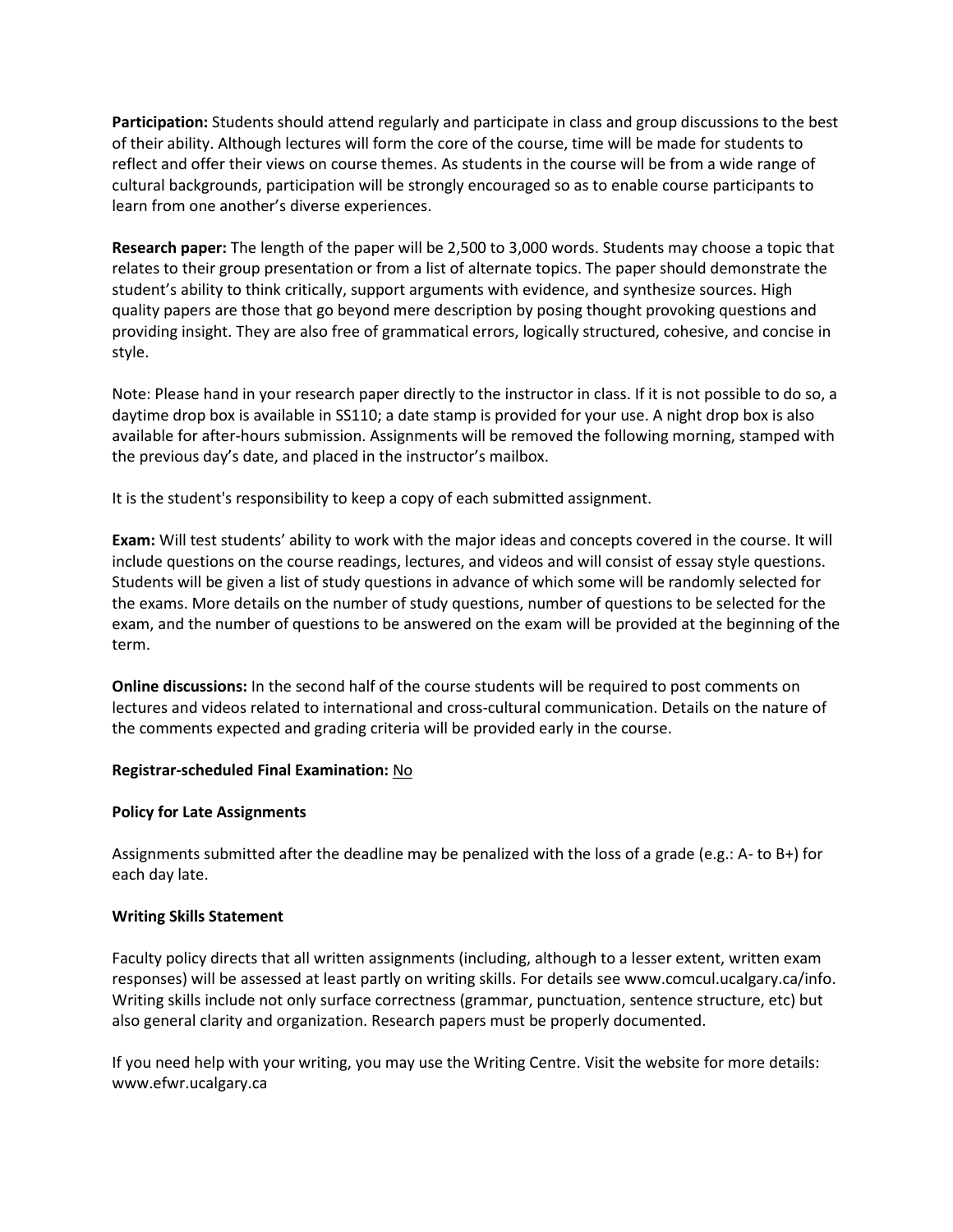### **Grading System**

The following grading system will be used in the course:

#### **Grading Scale**

A+ 96-100 A 90-95.99 A - 85-89.99 B+ 80-84.99 B 75-79.99 B- 70-74.99 C+ 65-69.99 C 60-64.99 C- 55-59.99 D+ 53-54.99 D 50-52.99 F 0-49

#### **Schedule of Lectures and Readings**

To be posted on Blackboard before start of classes.

#### **Plagiarism**

Using any source whatsoever without clearly documenting it is a serious academic offense. Consequences include failure on the assignment, failure in the course and possibly suspension or expulsion from the university.

You must document not only direct quotations but also paraphrases and ideas where they appear in your text. A reference list at the end is insufficient by itself. Readers must be able to tell exactly where your words and ideas end and other people's words and ideas begin. This includes assignments submitted in non-traditional formats such as Web pages or visual media, and material taken from such sources.

Please consult your instructor or the Writing Centre (SS 106, efwr.ucalgary.ca) if you have any questions regarding how to document sources.

#### **Internet and electronic communication device information**

Laptops will be allowed in class, but only for the taking of notes or searching of information relevant to lectures. Students who use laptops for other purposes will have their laptop use privileges revoked.

#### **Academic Misconduct**

For information on academic misconduct and the consequences thereof please see the current University of Calgary Calendar at the following link; <http://www.ucalgary.ca/pubs/calendar/current/k.html>